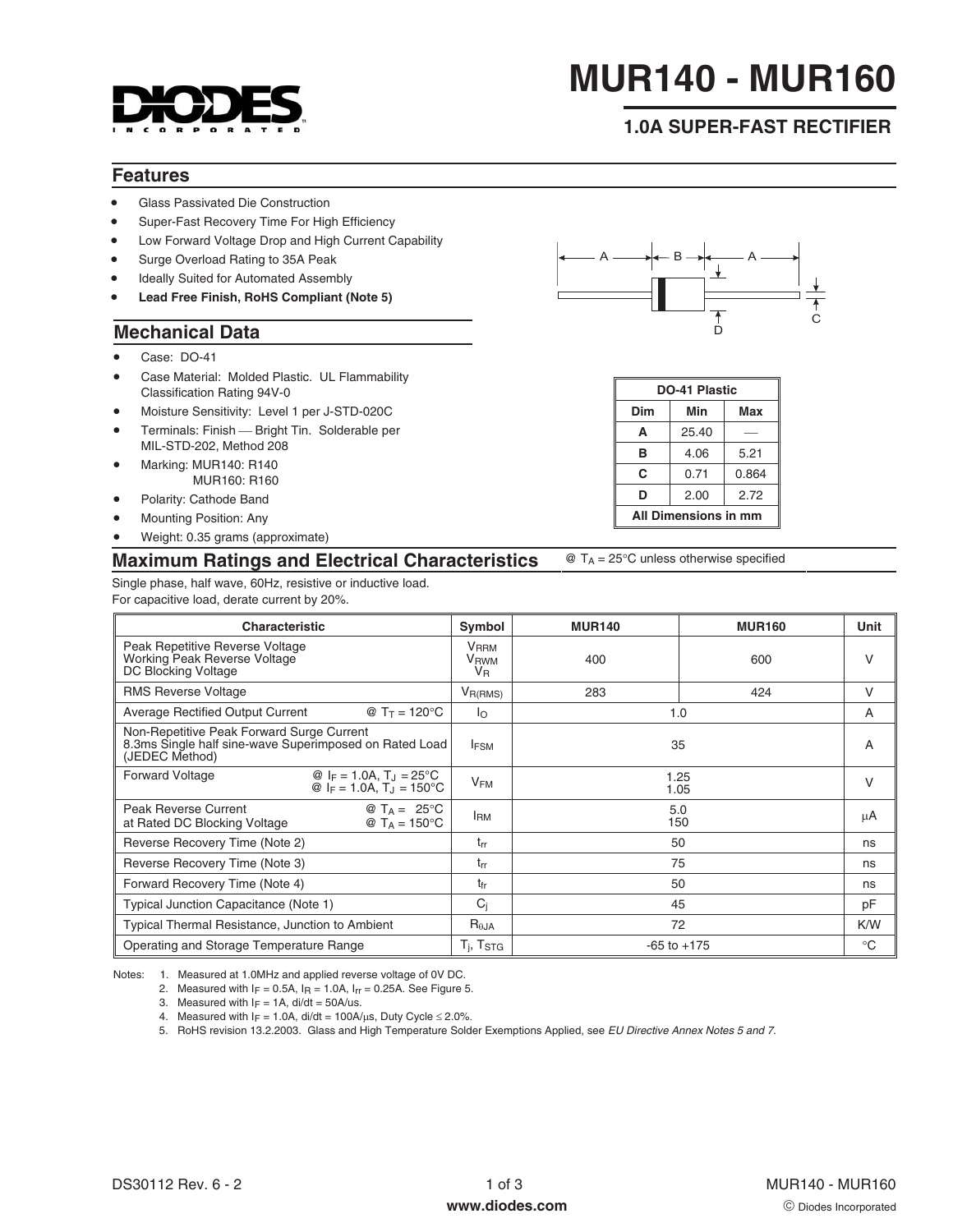



Fig. 5 Reverse Recovery Time Characteristic and Test Circuit